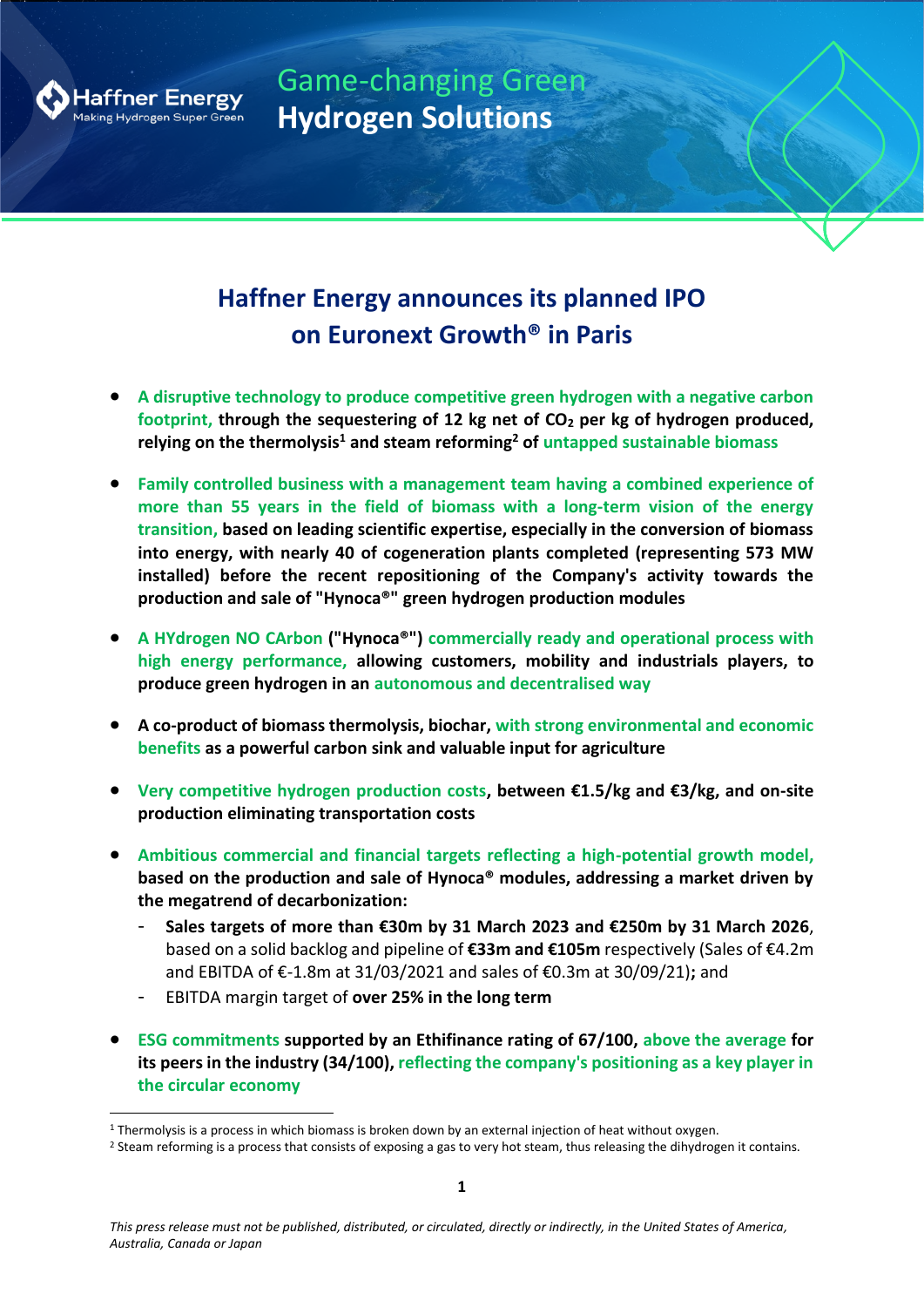Vitry-le-François, France, January 14<sup>th</sup>, 2022 – Haffner Energy (hereinafter "the Company"), key **player in green hydrogen,** announces the approval of its registration document by the Autorité des marchés financiers (AMF) under no. I.22-002 dated January 13, 2022.

As an energy transition player, with more than 28 years of experience, Haffner Energy designs and provides technologies and services enabling its customers to produce decarbonised hydrogen from the thermolysis and steam reforming of sustainable biomass thanks to its HYdrogen NO CArbon ("Hynoca®") process.

This registration document represents the first step for the planned IPO of Haffner Energy on Euronext Growth®'s multilateral trading system in Paris, subject to market conditions and the AMF's approval of the IPO prospectus consisting of the registration document, a securities note and a summary of the prospectus (included in the securities note).

**Philippe HAFFNER, co-Founder and Chief Executive Officer of Haffner Energy, stated:** "*It is with pride and enthusiasm that today we are announcing our plan to be listed on Euronext Growth®. Haffner Energy's ambition, thanks to its unique Hynoca® green hydrogen production process, is to become a key player in the energy transition in France and abroad. Hynoca® enables industrial and mobility players to produce green hydrogen with a negative carbon footprint, which is highly disruptive at the global level, while being very competitive. Hynoca® is part of a local and circular approach, with a relocalisation of energy production as close as possible to the points of consumption, strongly valuing the regions. This IPO willsupport the achievement of our strong growth objectives, with target revenues of more than €30 million for the 2022/2023 financial year and €250 million in 2025/2026. In this respect, we plan to rapidly set up a large scale assembly facility for our standardised Hynoca® module, which can be easily deployed anywhere in the world thanks to its 40-foot container size. We intend to combine this strategy with an international commercial deployment to be as close as possible to our customers on each continent."*

**Marc HAFFNER, co-Founder and Deputy Chief Executive Officer of Haffner Energy, explained**: "*The patented Hynoca® technology is the result of more than 10 years of R&D led by Haffner Energy's teams. It enables the process normally carried out by nature over several million years to be reproduced in a few minutes, resulting in the creation of energy, using a 100% renewable resource. Our technology is based on the use of sustainable biomass from unused agricultural or forestry waste that is not in competition with other applications; in other words, a natural resource that is abundant, present everywhere and generally available within a close distance from our facilities. Moreover, its cost is stable compared to other energy sources. Another major and very differentiating aspect of our technology is its negative carbon footprint, as opposed to other hydrogen production methods which are at best neutral, thanks to the production of biochar. This solid carbonaceous extract has the unique advantage of being an excellent fertiliser for agronomy by giving back to the soil the metals and minerals that the biomass has removed during its growth, thus promoting a circular approach, from the valorisation of local biomass to the amendment of neighbouring land. All these elements give Hynoca® its disruptive potential by producing 100% green, carbon-negative hydrogen that is perfectly suited to the energy transition."*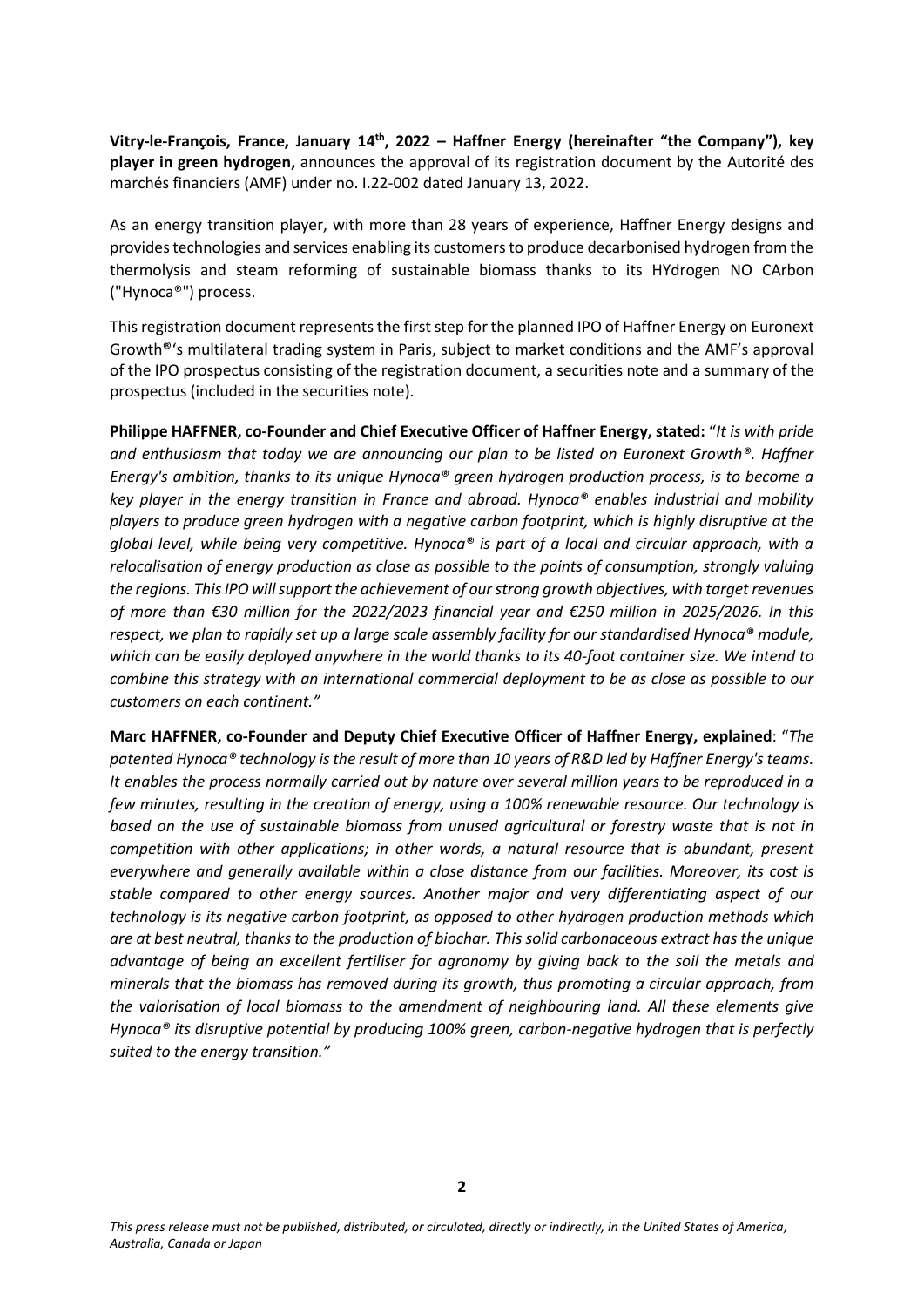# **A unique technology dedicated to the production of green hydrogen allowing sequestration of 12 kg net of CO<sup>2</sup> per kg of hydrogen produced**

Haffner Energy has developed a revolutionary green hydrogen production process using a technology based on the thermolysis of biomass. This technology, called "Hynoca®", protected by 15 patent families, is based on a very energy efficient process that converts sustainable biomass into green hydrogen while sequestering CO<sub>2</sub>.

Hynoca® has a negative carbon footprint because it produces biochar during the thermolysis phase of the biomass, the first stage of the process, which has three main stages:

- 1. *Biomass thermolysis:* this is the most important and differentiating stage compared to other existing hydrogen production methods. During this step, the solid biomass is heated to a temperature of between 450°C and 550°C, without the injection of oxygen or air into the process, which allows the separation of a gaseous fraction and a carbonaceous solid, the biochar. The biochar is then extracted at the end of the process while the treatment of the gaseous fraction continues towards the second stage, called "steam reforming". **For every 1 kg of hydrogen produced by a Hynoca® module dedicated to mobility, 5.5 kg of biochar is recovered, which is equivalent to the sequestration of nearly 16 kg of CO2. The carbon footprint of the Hynoca® process, according to an LCA<sup>3</sup> calculation, is -12 kg net CO2.**
- 2. *Transformation of thermolysis steams:* in the second stage, the gaseous fraction from the thermolysis process is heated inside an oven to a temperature of over 1,000°C, always in the absence of oxygen, to provide the energy needed to break the chemical bonds and to retain only Hypergas®, a high energy density synthesis gas rich in hydrogen, at the end of the process. The energy density of Hypergas® is three times higher than that of standard syngas produced by gasification<sup>4</sup>.
- 3. *Purification:* the third and final stage of the process consists of enriching, then separating and purifying the hydrogen before distribution. Thus, Hypergas® undergoes several successive washing operations, using conventional off-the-shelf processes. These operations are facilitated by the high H2 content of Hypergas®.

An operational Hynoca® module already producing Hypergas® and capable of producing 264 kg of hydrogen per day is currently in operation in Strasbourg. This installation should reach a production capacity of 720 kg of hydrogen per day by the end of the first half of 2023.

# **A very agile solution based on the use of unexploited biomass, without competition from other uses**

The Hynoca® process uses biomass, a cheap and abundant organic material available in large quantities all year round. Energy from biomass can be produced 24 hours a day, 7 days a week, a significant advantage over intermittent renewable energy sources such as solar and wind. The Company has been involved in nearly 40 industrial projects using biomass or recycled organic waste, for a total of 573 megawatts installed, for 22 industrial customers.

 $3$  Life Cycle Analysis carried out by EVEA.

<sup>4</sup> Source: Company.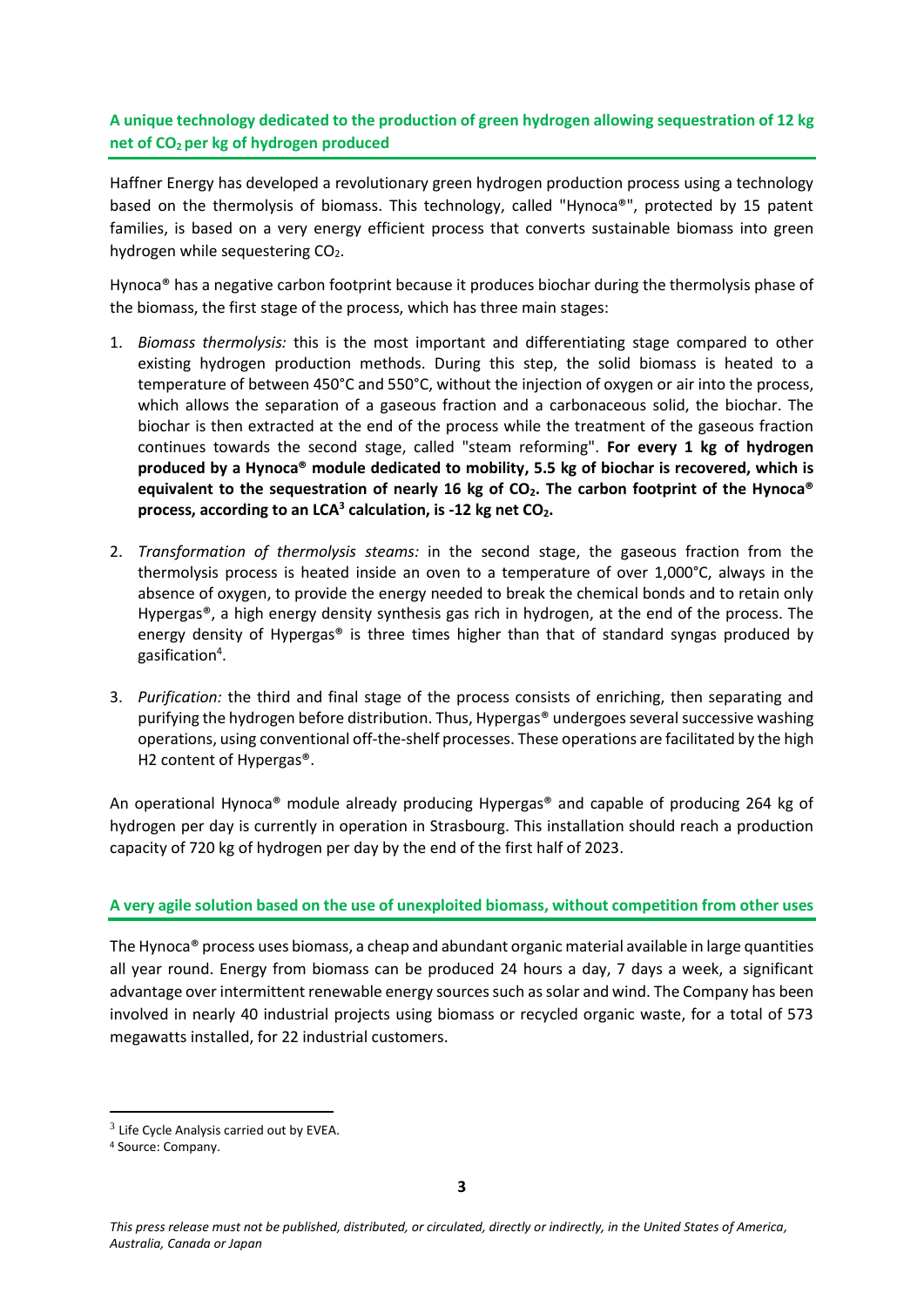# **A commercially ready, operational and economically competitive industrial process**

Hynoca® technology has unique characteristics. It is:

- (i) **Flexible and versatile,** capable of using any type of biomass as input (such as agricultural waste, forestry waste, organic waste and livestock manure) and also very versatile as it can produce different types of gas: hydrogen and Hypergas®;
- (ii) **Standardised and scalable,** through its modular "plug & play" solution offering a tailor-made response to its customers. A Hynoca® module can produce up to 720 kg of hydrogen per day (depending on the moisture level of the biomass used) and can be connected in parallel to several additional Hynoca® modules according to customer's needs;
- (iii) **Economically competitive and energy efficient,** unlike electrolysers, as Hynoca® modules have low electricity consumption for their operation and do not require high power electricity connections. This means that they have little exposure to fluctuating electricity prices. The Hynoca® process requires about seven times less electricity than an electrolyser<sup>5</sup>, using mainly the energy contained in the biomass itself. Hynoca® modules have an overall high energy efficiency of over 70% as the technology has been designed to maximise energy recovery. Considering the revenues from biochar and carbon credits, which are unique to the Hynoca<sup>®</sup> process, the cost of producing hydrogen is similar to that of hydrogen produced from SMR (producing "grey" hydrogen from methane) and significantly lower than hydrogen produced from electrolysis. This makes Hynoca® the obvious technological alternative to "grey" hydrogen, with an estimated net cost of producing green hydrogen between €1.5/kg and €3/kg depending on the size of the plant. Production can take place at the site of consumption, thus eliminating the transportation cost of hydrogen; and
- (iv) **Safe,** the Company has designed a technology that optimises safety through several levels of physical and operational measures in the Hynoca® module to ensure the highest level of safety for employees and customers. In addition, the technology operates at a lower atmospheric pressure than electrolysers (1 bar vs. 30 bar), virtually eliminating the risk of explosion or implosion.

**Ambitious commercial and financial objectives, reflecting a high-potential growth model to address a large-scale market driven by the megatrend of decarbonisation**

#### *Ambitious commercial and financial objectives*

**The Company aims at generating revenues of more than €30m for the year ending 31 March 2023. For the year ending 31 March 2026, Haffner Energy is targeting an increase in its revenues of more than eight times to reach €250m.** The Company has set these targets based on a current backlog of €33 million and a pipeline of €105 million.

As at 31 March 2021 (12-month period), the Company's revenue was €4.2m and its EBITDA was €-1.8m. The financial year 2021/2022 is a transitional year with revenues of €0.3m and EBITDA of €-1.5m for the six months ended 30 September 2021.

<sup>5</sup> Source: Company.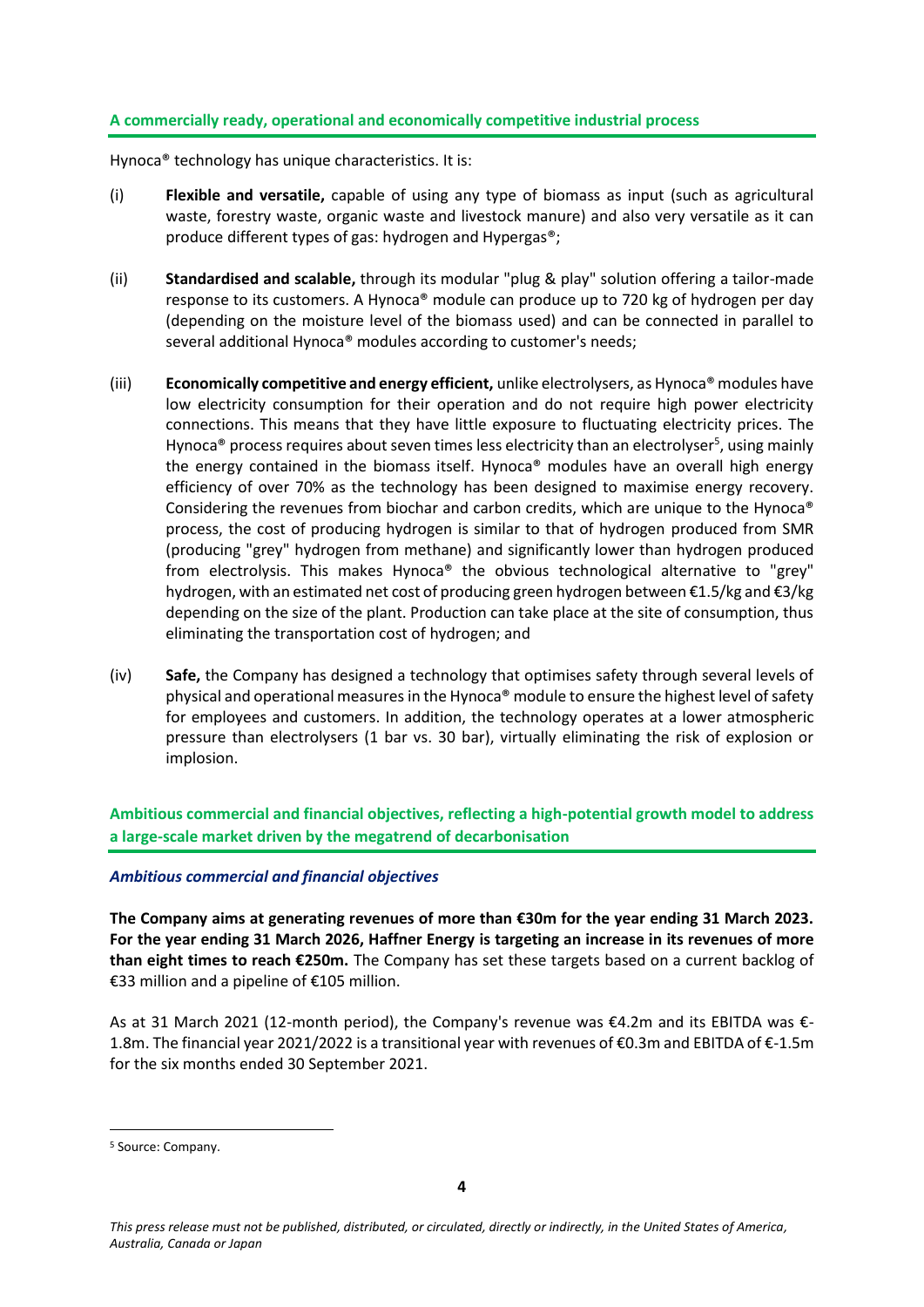In terms of business development, the Company plans to focus its sales and marketing efforts primarily in Europe, North America, and Southeast Asia to expand its activities beyond France and to take full advantage of its pioneering position. The Company plans to conduct a significant part of its business outside France within five years.

To accelerate its internationalisation, Haffner Energy will be open to partnership or licensing agreements such as the one concluded with Kouros SA, a shareholder of the Company, by which the latter has granted an exclusive licence in some regions considered as non-core for the Company and non-exclusive in the rest of the world on its patents, brands, and know-how.

**The Company's long-term EBITDA margin target is over 25%** by leveraging (i) economies of scale, (ii) improved design and optimisation of raw materials and components, and (iii) specific initiatives to increase productivity improvements and overhead optimisation.

# *A business model based on the industrial production and sale of Hynoca® modules, together with the implementation of a cost rationalization strategy*

The revenue has historically been driven by the construction of cogeneration plants for hot water, electricity and thermal power generation. With its recent strategic repositioning Haffner Energy's activity is now focused on the sale of Hynoca® modules, the first of which is installed on a site located in Strasbourg, within the R-GDS facilities, and associated services such as maintenance, control, and operation supervision contracts and, in the future, biomass supply and biochar collection and sale. The Company may also continue to offer additional EPC (Engineering, Procurement and Construction) services around its own equipment for some customers. It will then provide its customers with a full service offering for the implementation of their project, from design to installation, including administrative assistance for obtaining the necessary authorizations for operation and, when requested by the customer, intermediation for the supply of biomass and the recovery of the biochar produced.

Haffner Energy's industrial strategy is based on two pillars:

*The installation of an assembly site for Hynoca® modules*: by 2024, the Company plans to transfer the assembly operations to a company-owned site and is currently evaluating the possibilities of building this assembly plant on a greenfield site or installing an assembly line in a pre-existing industrial site. This plant will have a surface area of approximately 10,000m<sup>2</sup> and an initial assembly capacity of 200 Hynoca® modules per annum. The future factory will enable the Company to reduce the cost of assembling Hynoca® modules through economies of scale, help facilitate the Company's subcontracting strategy, promote design improvements due to increased production and optimize and simplify logistics and exports.

*The use of subcontractors and third-party suppliers:* the Company intends to pursue a strategy of using subcontractors and third-party suppliers for the manufacture of standardized components and subassemblies used in Hynoca® modules. This strategy will focus on the selection of the most qualified suppliers and subcontractors and will exclude the final assembly, testing and delivery of the modules, which the Company will carry out in-house once its assembly plant is operational.

The Company also aims to offer the following products and services: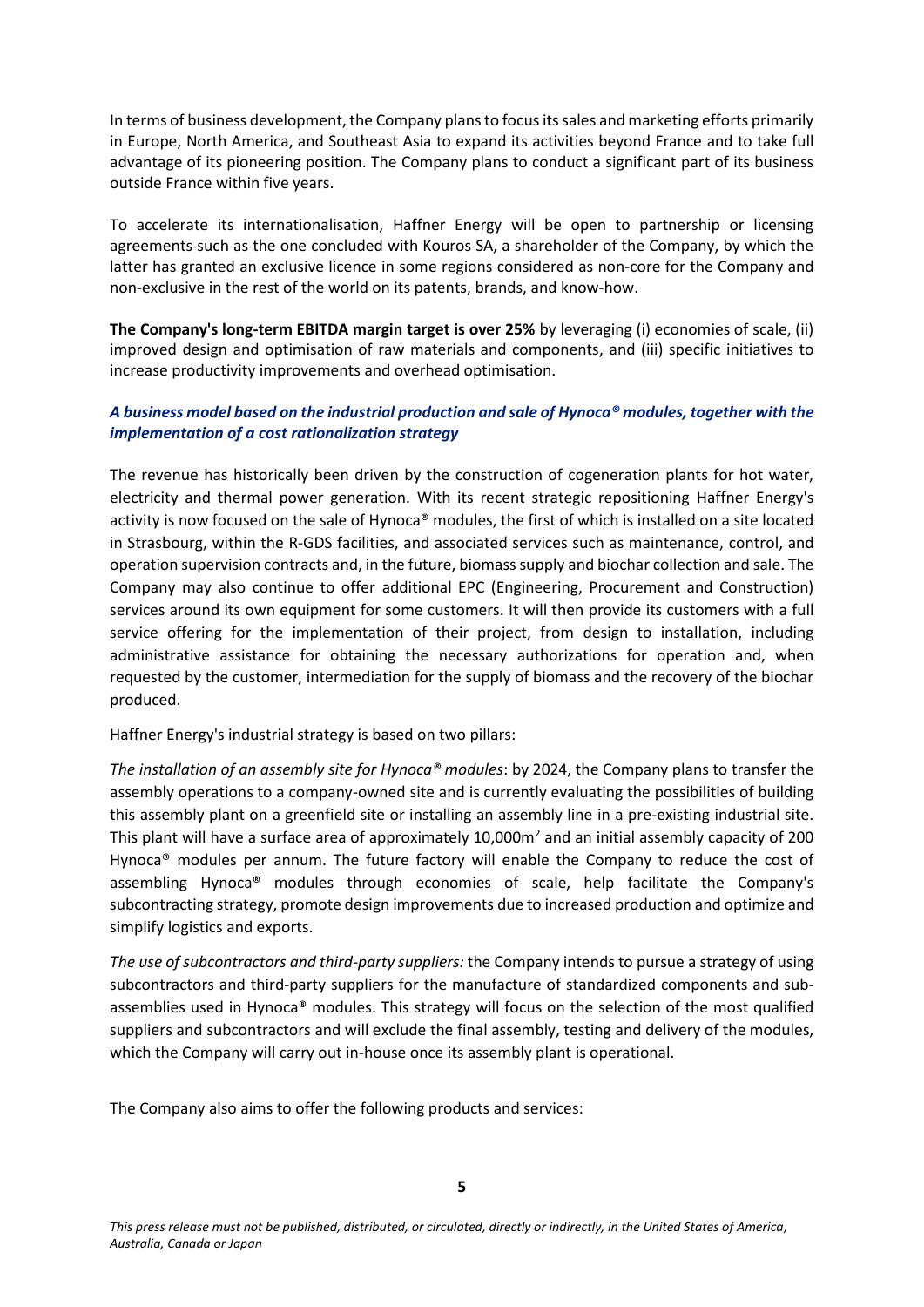- *After-sales services*: the Company intends to offer after-sales services to its customers, through tailor-made multi-year service contracts. These services will include training and technical support during the start-up phase of a Hynoca® project, supervision of operations, maintenance operations and remote monitoring of Hynoca® modules via an in-house developed software; and
- *Syngas offering:* the Company intends to market its Hypergas® through its Synoca offering. Hypergas® is a high energy density syngas, which replaces natural gas and is entirely green and sustainable. Synoca uses the same technology as for Hynoca<sup>®</sup> for the thermolysis and reforming phases. The syngas purification step to produce hydrogen is omitted or bypassed to produce Hypergas® depending on the customer's needs if they want the flexibility to produce both green hydrogen and green syngas. Several industrial customers have expressed interest in both Hynoca® and Synoca, the latter being used for thermal power generation needs.

## *A fast-growing addressable market: hydrogen at the heart of the energy transition*

Hydrogen is a key energy carrier for the decarbonisation of economies and the achievement of the global Net Zero target by 2050. The hydrogen sector, in each of its industrial, injection and mobility sub-segments, is thus experiencing strong growth, and should see the production of "grey" hydrogen, which is highly CO<sub>2</sub> emitting, being replaced by "green" hydrogen. The market growth is supported by a favourable regulatory environment in France, the European Union and other countries and regions such as the United States and Asia.

Global hydrogen demand in 2019 was 70 million tons and is expected to reach around 287 million tons by 2050<sup>6</sup>, split between the three sub-segments of the hydrogen market: industry, mobility, and injection into gas networks.

# **ESG commitments supported by an Ethifinance rating of 67/100, above the average for the sector, reflecting the company's positioning as a key player in the circular economy**

#### *An ESG rating superior to its peers*

In its ESG assessment by the extra-financial rating agency Ethifinance, Haffner Energy was awarded a rating of 67/100, which is higher than the benchmark for the sector (34/100) and indicates an "advanced" level.

#### *Biomass, a raw material supporting environmental protection*

The hydrogen production process developed by the Company is an innovative and environmentally friendly process. Indeed, sustainable biomass, respecting the criteria set by the RED II Directive, is a 100% renewable energy source, mainly from plant sources and the production of hydrogen from it does not generate any  $CO<sub>2</sub>$  emissions. Specifically, the RED II Directive has defined criteria for sustainable biomass to be considered a renewable energy source and therefore be considered as contributing to the share of renewable energy in the European Union, regardless of its geographical location.

The use of biomass allows the Hynoca® process to be more energy and climate efficient than other energy sources such as diesel or batteries.

<sup>6</sup> IEA, EY & Associés/ Element Energy, Market Research, April 2021.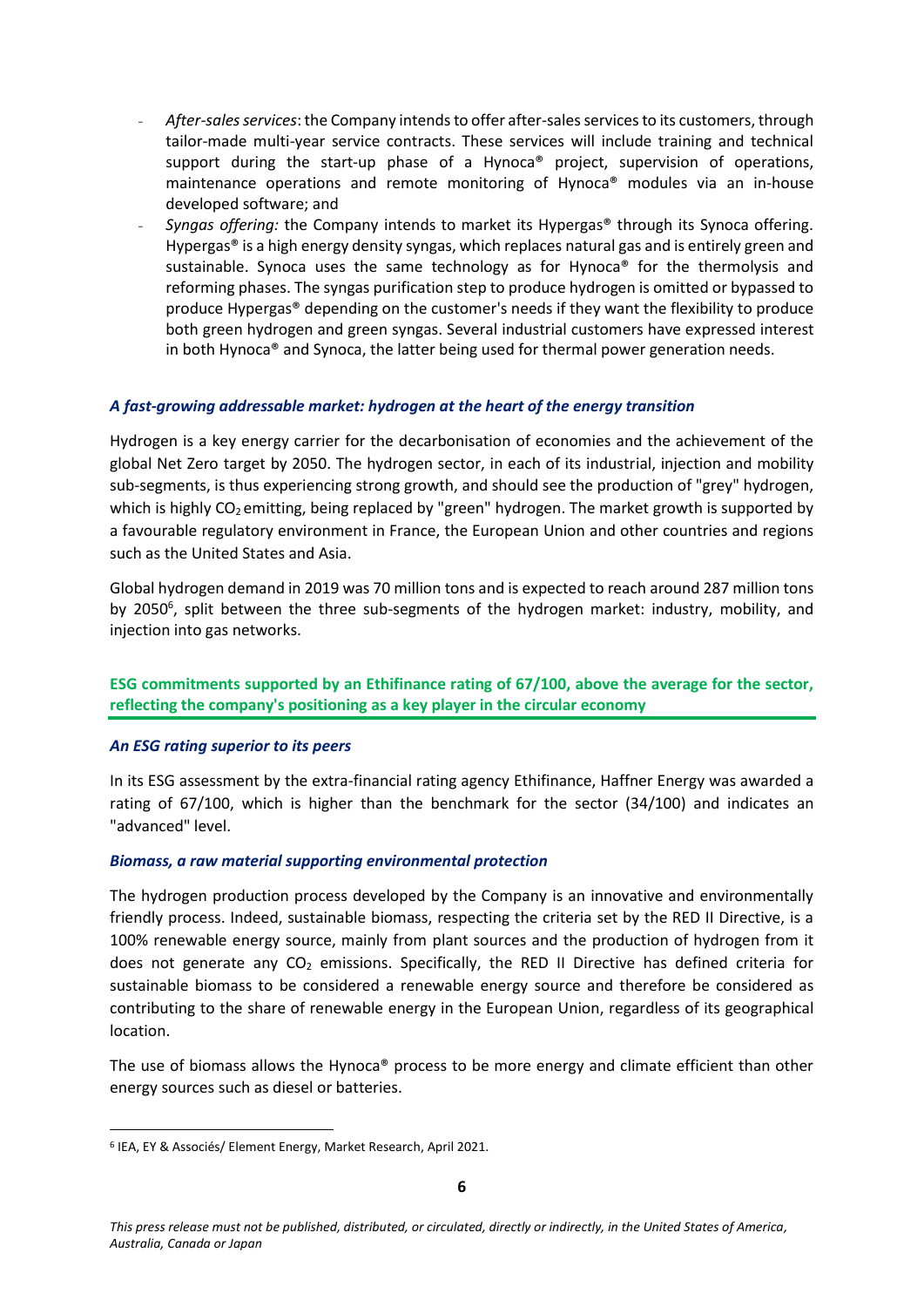Finally, biochar, a co-product of the thermolysis of biomass, has a high environmental value. It is a powerful permanent carbon sink and can also benefit from carbon credits. In addition, its soil amendment properties can enable crops to benefit from improved water and mineral retention.

### *A clear strategy: becoming a key player in the energy transition and the circular economy*

The Company intends to be a key player in the local circular economy by implementing an eco-design approach for products and action plans to save energy and reduce greenhouse gas emissions. The Hynoca® process is based on a short circuit supply of local raw materials. In addition, the process allows for decentralised energy production.

Finally, the circular economy approach taken by the Company and its customers enables the employment of local workforce for the harvesting and transportation of the biomass. The ease of use of the equipment makes it possible to develop installations in any territory, including abroad, in areas with limited qualified manpower. By 2050, according to a report by the European Parliament's Committee on Industry, Research and Energy on a European strategy for hydrogen, the hydrogen industry could create around 5.4 million jobs in Europe.

# **A family-owned company created 28 years ago with a long-term vision of the energy transition, built on first-rate scientific expertise, and benefiting from manager-founders who are still significant shareholders**

Founded in 1993 by the Haffner brothers, Marc and Philippe, Haffner Energy is a family-owned company whose mission has always been to provide engineering solutions for energy production based on a core R&D component and leading scientific expertise.

The Company's management has accumulated over 55 years of experience in biomass-to-energy processes (EPCM and EPC) with nearly 40 biomass power and thermal plants built and commissioned over the past 28 years and 573 MW of cumulative biomass power plants installed with 22 clients. The company has nearly 20 engineers on staff, including consultants, PhD students and specialists.

The combined experience of the Haffner Energy teams offers a unique expertise in the production of hydrogen from biomass and the construction of production modules. In line with its long-term growth plan, based on the industrial production of Hynoca® modules, the Company's objective is to significantly increase its workforce with approximately 100 new hires during the 2022-2023 timeframe to reach nearly 560 employees by 2025-2026, in accordance with its future needs, particularly in relation to the operation of a new assembly plant, production at the partners' site, the design office and project management.

# **Availability of the Registration Document**

Haffner Energy's registration document, approved by the AMF on January 13, 2022 under no. I.22-002 is available from Haffner Energy [\(www.haffnerenergy-finance.com\)](http://www.haffnerenergy-finance.com/) and AMF [\(www.amf-france.org\)](http://www.amf-france.org/) websites. Copies may also be obtained free of charge upon request from the headquarters of Haffner Energy at 2 Pl. de la Gare, 51300 Vitry-le-François, France.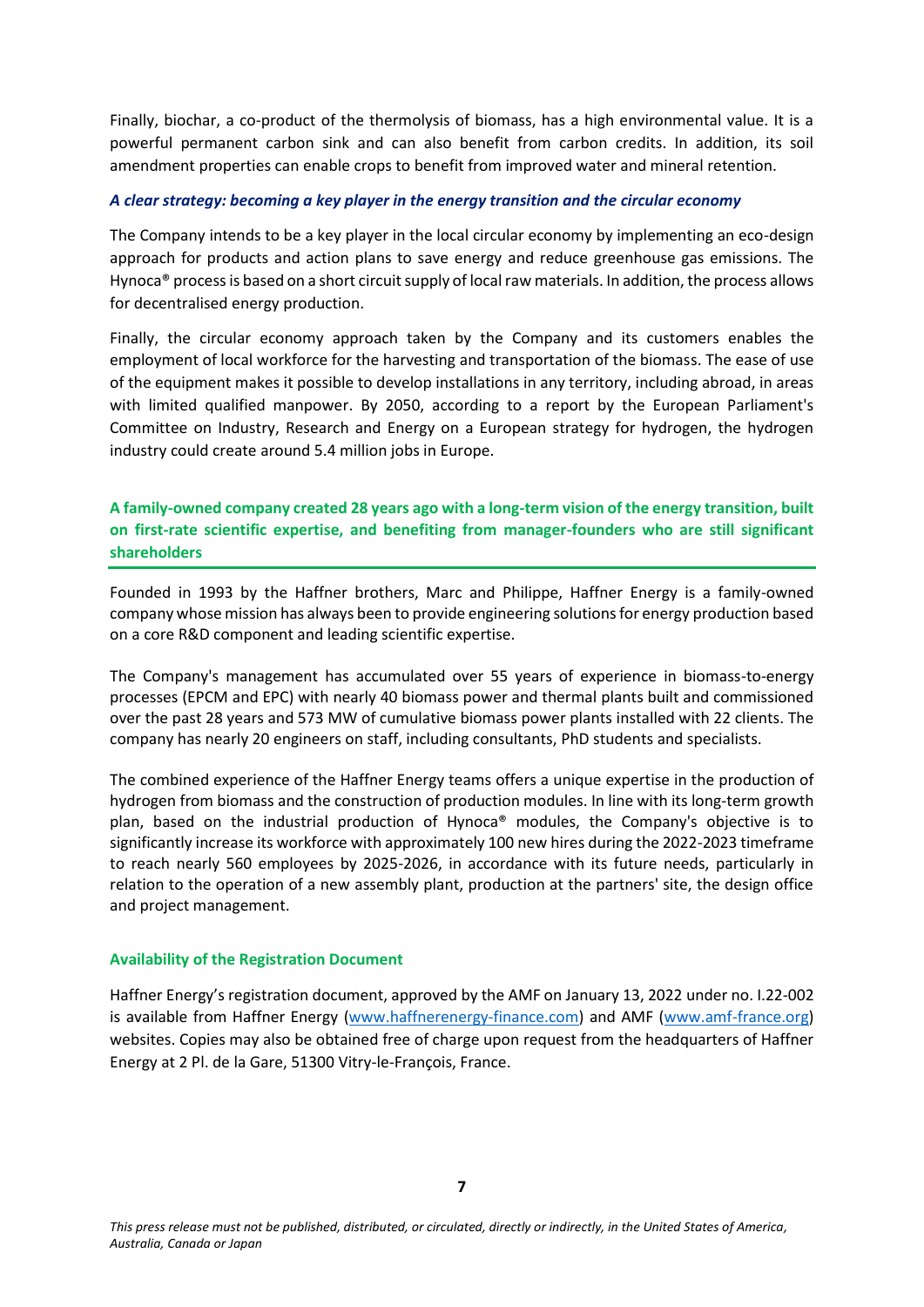#### **Risk Factors**

Haffner Energy draws the attention of potential investors to Chapter 3 "Risk Factors" of the registration document approved by the AMF.

#### **Indicative financial calendar**

• **June 30, 2022:** publication of 2021/2022 annual revenues and results (closing date March 31)

#### **About Haffner Energy**

As a player in the energy transition and with more than 28 years of experience, Haffner Energy designs and provides technologies and services enabling its customers to produce carbon-free hydrogen from biomass thermolysis and steam reforming processes.

#### **Contacts**

| <b>Haffner Energy</b>            | <b>Investor Relations</b>       | <b>Medias Relations</b>    |
|----------------------------------|---------------------------------|----------------------------|
| <b>Directors</b>                 | <b>NewCap</b>                   | <b>NewCap</b>              |
| Philippe Haffner / Marc Haffner  | Louis-Victor<br>Marine de Fages | Nicolas Merigeau           |
| investisseurs@haffner-energy.com | Delouvrier                      | Tel: +33 (0) 1 44 71 94 98 |
|                                  | Tel: +33 (0) 1 44 71 94 94      | Haffner@newcap.eu          |
|                                  | Haffner@newcap.eu               |                            |

#### **Disclaimer**

*The press release and the information it contains are not an offer to sell or subscribe to, or a solicitation of an order to buy or subscribe the shares of Haffner Energy in any country.* 

*No communication and no information in respect of the transaction or Haffner Energy may be distributed to the public in any jurisdiction where a registration or approval is required. No steps have been or will be taken outside of France in any jurisdiction where such steps would be required. The offering and subscription of Haffner Energy's shares may be subject to specific legal or regulatory restrictions in certain jurisdictions. Haffner Energy assumes no responsibility for any violation of any such restrictions by any person.*

*This announcement is not a prospectus within the meaning of Regulation (EU) 2017/1129 of the European Parliament and the Council of June 14th, 2017, as amended (the "Prospectus Regulation"). This press release does not constitute and should not be considered to constitute a public offering, an offer to purchase or subscribe for securities or an offer to solicit public interest in connection with a public offering.*

*In France, a public offering of securities may only be made pursuant to a prospectus approved by the AMF.*

*With respect to the member States of the European Economic Area other than France and the United Kingdom (each, a "relevant member State") no action has been undertaken or will be undertaken to make an offer to the public of the securities requiring a publication of a prospectus in any relevant member State. As a result, the securities cannot be offered and will not be offered in any relevant member States (other than France) (i) to qualified investors as defined in the Prospectus Regulation, for any investor in a Member State, or as defined in Regulation (EU) 2017/1129 as part of national law under the European Union (Withdrawal) Act 2018 (the "UK Prospectus Regulation"), for any investor in the UK, (ii) to fewer than 150 natural or legal persons (other than qualified investors as defined in the Prospectus Regulation or the UK Prospectus Regulation, as applicable), or (iii) pursuant to the exemptions set out in Article 1(4) of the Prospectus Regulation, or in other cases not requiring the*